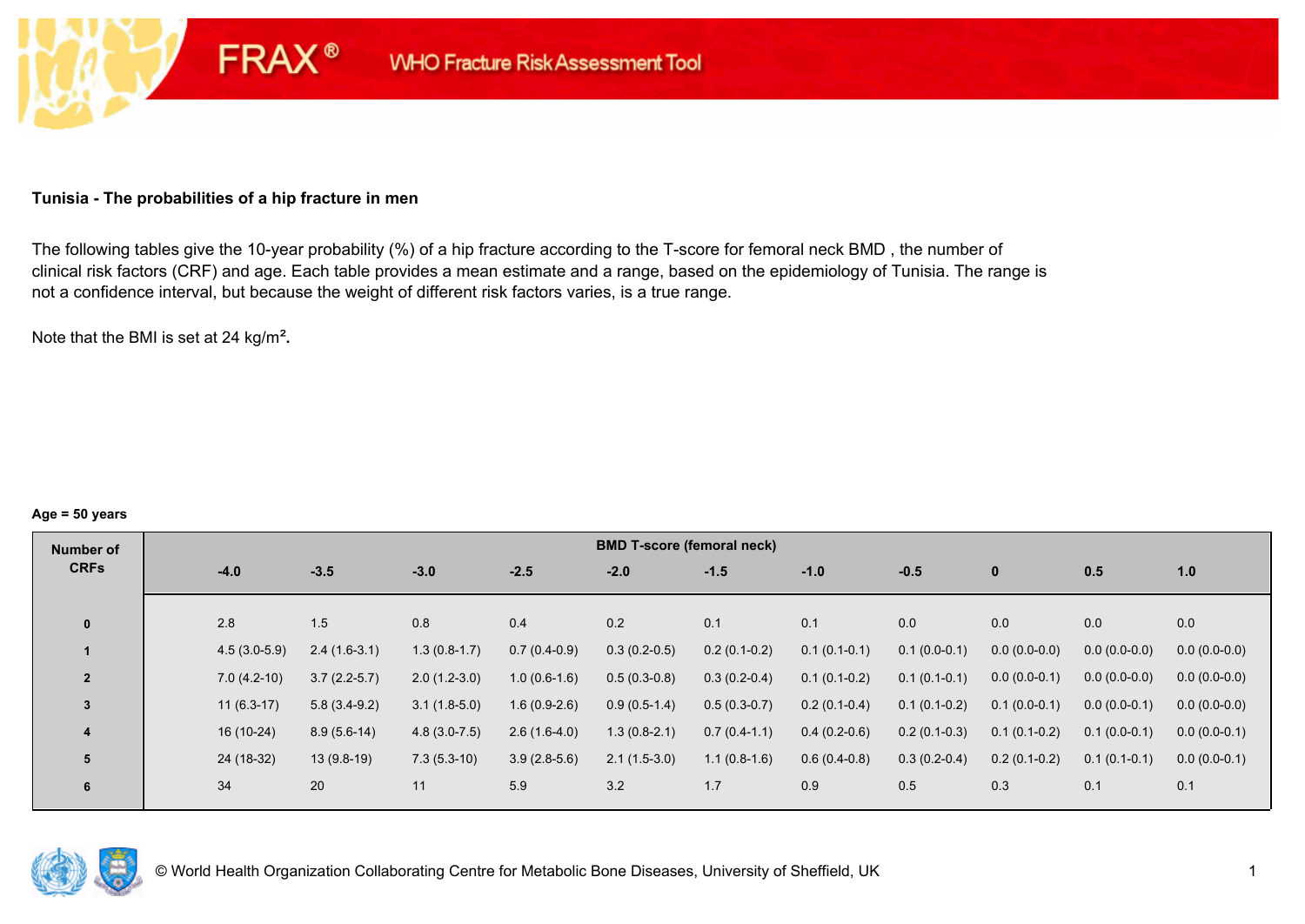**FRAX®** 

# **Age = 55 years**

| Number of      |             |                |                |                |                | <b>BMD T-score (femoral neck)</b> |                |                |                |                |                |                |
|----------------|-------------|----------------|----------------|----------------|----------------|-----------------------------------|----------------|----------------|----------------|----------------|----------------|----------------|
| <b>CRFs</b>    | $-4.0$      |                | $-3.5$         | $-3.0$         | $-2.5$         | $-2.0$                            | $-1.5$         | $-1.0$         | $-0.5$         | $\bf{0}$       | 0.5            | 1.0            |
| $\mathbf 0$    | 2.8         |                | 1.5            | 0.8            | 0.5            | 0.3                               | 0.1            | 0.1            | 0.0            | 0.0            | 0.0            | 0.0            |
|                |             | $4.3(2.9-5.4)$ | $2.4(1.6-3.0)$ | $1.3(0.9-1.6)$ | $0.7(0.5-0.9)$ | $0.4(0.3-0.5)$                    | $0.2(0.1-0.3)$ | $0.1(0.1-0.2)$ | $0.1(0.0-0.1)$ | $0.0(0.0-0.0)$ | $0.0(0.0-0.0)$ | $0.0(0.0-0.0)$ |
| $\overline{2}$ |             | $6.5(4.1-9.3)$ | $3.6(2.3-5.2)$ | $2.0(1.3-2.9)$ | $1.1(0.7-1.6)$ | $0.6(0.4-0.9)$                    | $0.3(0.2-0.5)$ | $0.2(0.1-0.3)$ | $0.1(0.1-0.1)$ | $0.1(0.0-0.1)$ | $0.0(0.0-0.1)$ | $0.0(0.0-0.0)$ |
| 3              |             | $9.8(6.2-14)$  | $5.5(3.4-8.2)$ | $3.1(1.9-4.6)$ | $1.7(1.0-2.6)$ | $0.9(0.6-1.4)$                    | $0.5(0.3-0.8)$ | $0.3(0.2-0.4)$ | $0.2(0.1-0.2)$ | $0.1(0.1-0.1)$ | $0.0(0.0-0.1)$ | $0.0(0.0-0.0)$ |
| 4              |             | $14(9.8-21)$   | $8.3(5.5-12)$  | $4.7(3.1-6.9)$ | $2.6(1.7-3.9)$ | $1.4(0.9-2.2)$                    | $0.8(0.5-1.2)$ | $0.4(0.3-0.7)$ | $0.2(0.2-0.4)$ | $0.1(0.1-0.2)$ | $0.1(0.1-0.1)$ | $0.0(0.0-0.1)$ |
| 5              | $21(16-28)$ |                | $12(9.4-17)$   | $6.9(5.3-9.7)$ | $3.9(3.0-5.5)$ | $2.2(1.6-3.1)$                    | $1.2(0.9-1.7)$ | $0.7(0.5-0.9)$ | $0.4(0.3-0.5)$ | $0.2(0.2-0.3)$ | $0.1(0.1-0.2)$ | $0.1(0.1-0.1)$ |
| 6              | 29          |                | 18             | 10             | 5.8            | 3.2                               | 1.8            | 1.0            | 0.5            | 0.3            | 0.2            | 0.1            |

# **Age = 60 years**

| Number of      |                |                |                |                | <b>BMD T-score (femoral neck)</b> |                |                |                |                |                |                |
|----------------|----------------|----------------|----------------|----------------|-----------------------------------|----------------|----------------|----------------|----------------|----------------|----------------|
| <b>CRFs</b>    | $-4.0$         | $-3.5$         | $-3.0$         | $-2.5$         | $-2.0$                            | $-1.5$         | $-1.0$         | $-0.5$         | $\mathbf 0$    | 0.5            | 1.0            |
|                |                |                |                |                |                                   |                |                |                |                |                |                |
| $\mathbf{0}$   | 2.5            | 1.5            | 0.9            | 0.5            | 0.3                               | 0.2            | 0.1            | 0.1            | 0.0            | 0.0            | 0.0            |
|                | $3.8(2.6-4.5)$ | $2.2(1.6-2.7)$ | $1.3(0.9-1.6)$ | $0.8(0.5-0.9)$ | $0.4(0.3-0.5)$                    | $0.3(0.2-0.3)$ | $0.2(0.1-0.2)$ | $0.1(0.1-0.1)$ | $0.1(0.0-0.1)$ | $0.0(0.0-0.0)$ | $0.0(0.0-0.0)$ |
| $\overline{2}$ | $5.6(3.7-7.5)$ | $3.3(2.2-4.5)$ | $1.9(1.3-2.7)$ | $1.1(0.8-1.6)$ | $0.7(0.4-0.9)$                    | $0.4(0.3-0.5)$ | $0.2(0.2-0.3)$ | $0.1(0.1-0.2)$ | $0.1(0.1-0.1)$ | $0.0(0.0-0.1)$ | $0.0(0.0-0.0)$ |
| 3              | $8.1(5.6-11)$  | $4.9(3.3-6.7)$ | $2.9(2.0-4.0)$ | $1.7(1.2-2.4)$ | $1.0(0.7-1.4)$                    | $0.6(0.4-0.8)$ | $0.3(0.2-0.5)$ | $0.2(0.1-0.3)$ | $0.1(0.1-0.2)$ | $0.1(0.1-0.1)$ | $0.0(0.0-0.1)$ |
| $\overline{4}$ | $12(8.5-16)$   | $7.1(5.1-9.9)$ | $4.2(3.0-6.0)$ | $2.5(1.8-3.6)$ | $1.5(1.1-2.1)$                    | $0.9(0.6-1.3)$ | $0.5(0.4-0.7)$ | $0.3(0.2-0.4)$ | $0.2(0.1-0.3)$ | $0.1(0.1-0.2)$ | $0.1(0.1-0.1)$ |
| 5              | 16 (13-21)     | $10(8.2-14)$   | $6.1(5.0-8.4)$ | $3.7(3.0-5.1)$ | $2.2(1.8-3.0)$                    | $1.3(1.0-1.8)$ | $0.8(0.6-1.1)$ | $0.4(0.4-0.6)$ | $0.3(0.2-0.4)$ | $0.2(0.1-0.2)$ | $0.1(0.1-0.1)$ |
| 6              | 22             | 14             | 8.8            | 5.3            | 3.2                               | 1.9            | 1.1            | 0.7            | 0.4            | 0.2            | 0.1            |
|                |                |                |                |                |                                   |                |                |                |                |                |                |

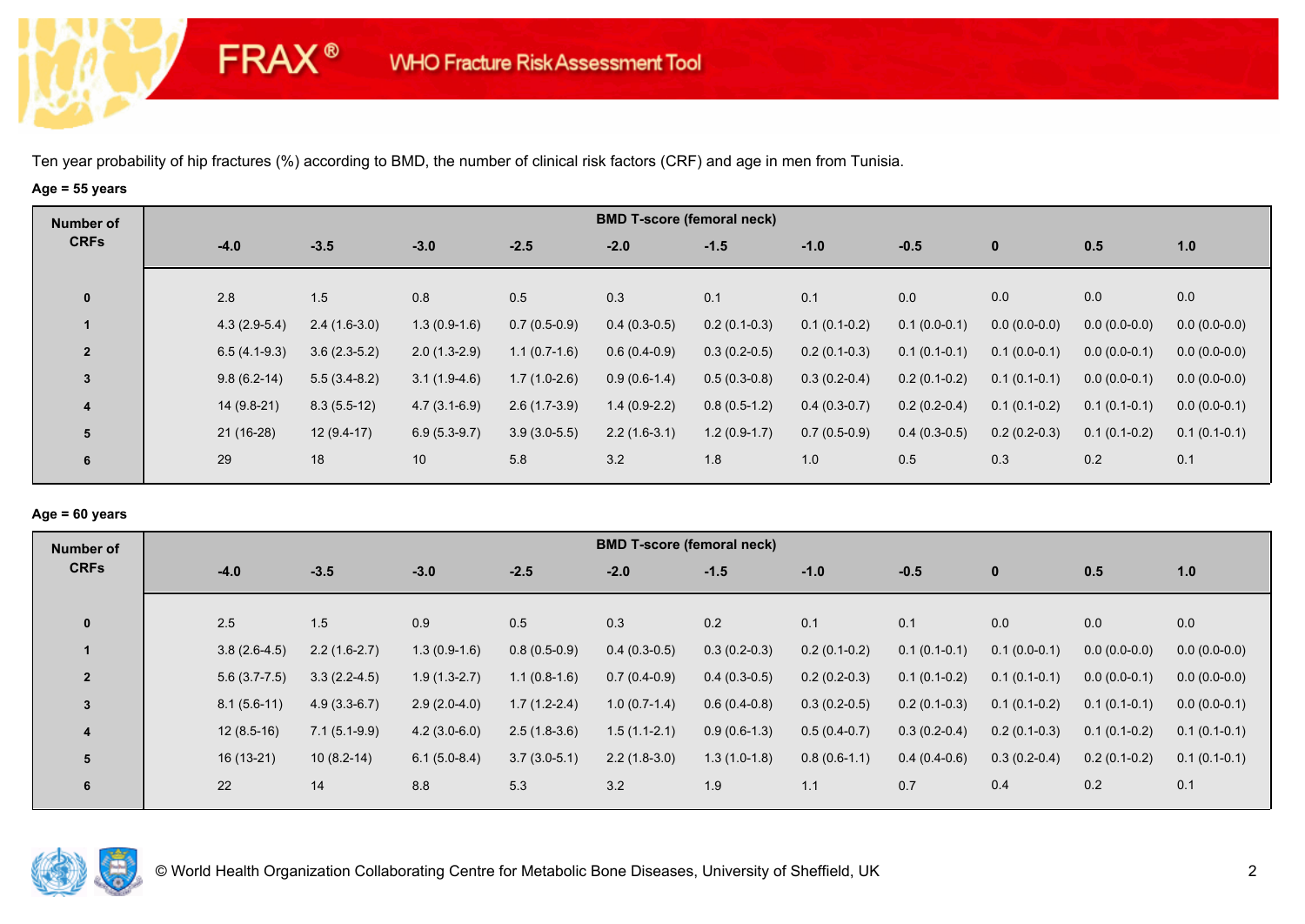**FRAX®** 

# **Age = 65 years**

| Number of      |        |                |                |                |                | <b>BMD T-score (femoral neck)</b> |                |                |                |                |                |                |
|----------------|--------|----------------|----------------|----------------|----------------|-----------------------------------|----------------|----------------|----------------|----------------|----------------|----------------|
| <b>CRFs</b>    | $-4.0$ |                | $-3.5$         | $-3.0$         | $-2.5$         | $-2.0$                            | $-1.5$         | $-1.0$         | $-0.5$         | $\mathbf{0}$   | 0.5            | 1.0            |
| $\mathbf 0$    | 2.1    |                | 1.3            | 0.8            | 0.5            | 0.3                               | 0.2            | 0.1            | 0.1            | 0.1            | 0.0            | 0.0            |
|                |        | $3.1(2.2-3.5)$ | $1.9(1.4-2.2)$ | $1.2(0.9-1.4)$ | $0.8(0.6-0.9)$ | $0.5(0.3-0.5)$                    | $0.3(0.2-0.3)$ | $0.2(0.1-0.2)$ | $0.1(0.1-0.1)$ | $0.1(0.1-0.1)$ | $0.0(0.0-0.1)$ | $0.0(0.0-0.0)$ |
| $\overline{2}$ |        | $4.4(3.2-5.5)$ | $2.8(2.0-3.5)$ | $1.8(1.3-2.2)$ | $1.1(0.8-1.4)$ | $0.7(0.5-0.9)$                    | $0.4(0.3-0.6)$ | $0.3(0.2-0.3)$ | $0.2(0.1-0.2)$ | $0.1(0.1-0.1)$ | $0.1(0.1-0.1)$ | $0.0(0.0-0.1)$ |
| $\mathbf{3}$   |        | $6.2(4.5-8.3)$ | $4.0(2.9-5.3)$ | $2.5(1.8-3.4)$ | $1.6(1.1-2.1)$ | $1.0(0.7-1.3)$                    | $0.6(0.5-0.8)$ | $0.4(0.3-0.5)$ | $0.2(0.2-0.3)$ | $0.2(0.1-0.2)$ | $0.1(0.1-0.1)$ | $0.1(0.1-0.1)$ |
| 4              |        | $8.6(6.8-11)$  | $5.6(4.3-7.4)$ | $3.6(2.7-4.8)$ | $2.3(1.7-3.0)$ | $1.4(1.1-1.9)$                    | $0.9(0.7-1.2)$ | $0.6(0.4-0.8)$ | $0.4(0.3-0.5)$ | $0.2(0.2-0.3)$ | $0.1(0.1-0.2)$ | $0.1(0.1-0.1)$ |
| 5              |        | $12(10-15)$    | $7.7(6.6-10)$  | $5.0(4.2-6.6)$ | $3.2(2.7-4.2)$ | $2.0(1.7-2.7)$                    | $1.3(1.1-1.7)$ | $0.8(0.7-1.1)$ | $0.5(0.4-0.7)$ | $0.3(0.3-0.4)$ | $0.2(0.2-0.3)$ | $0.1(0.1-0.2)$ |
| 6              | 16     |                | 11             | 6.9            | 4.4            | 2.8                               | 1.8            | 1.1            | 0.7            | 0.5            | 0.3            | 0.2            |

### **Age = 70 years**

| Number of      |                |                |                |                | <b>BMD T-score (femoral neck)</b> |                |                |                |                |                |                |
|----------------|----------------|----------------|----------------|----------------|-----------------------------------|----------------|----------------|----------------|----------------|----------------|----------------|
| <b>CRFs</b>    | $-4.0$         | $-3.5$         | $-3.0$         | $-2.5$         | $-2.0$                            | $-1.5$         | $-1.0$         | $-0.5$         | $\mathbf 0$    | 0.5            | 1.0            |
|                |                |                |                |                |                                   |                |                |                |                |                |                |
| $\mathbf{0}$   | 1.6            | 1.1            | 0.7            | 0.5            | 0.3                               | 0.2            | 0.1            | 0.1            | 0.1            | 0.0            | 0.0            |
|                | $2.5(2.2-3.4)$ | $1.7(1.5-2.3)$ | $1.1(1.0-1.5)$ | $0.8(0.7-1.0)$ | $0.5(0.4-0.7)$                    | $0.3(0.3-0.5)$ | $0.2(0.2-0.3)$ | $0.1(0.1-0.2)$ | $0.1(0.1-0.1)$ | $0.1(0.1-0.1)$ | $0.0(0.0-0.1)$ |
| $\overline{2}$ | $3.9(3.0-5.2)$ | $2.6(2.1-3.5)$ | $1.8(1.4-2.3)$ | $1.2(0.9-1.6)$ | $0.8(0.6-1.0)$                    | $0.5(0.4-0.7)$ | $0.3(0.3-0.5)$ | $0.2(0.2-0.3)$ | $0.2(0.1-0.2)$ | $0.1(0.1-0.2)$ | $0.1(0.1-0.1)$ |
| $\overline{3}$ | $6.0(4.4-7.7)$ | $4.1(3.0-5.2)$ | $2.7(2.0-3.5)$ | $1.8(1.4-2.4)$ | $1.2(0.9-1.6)$                    | $0.8(0.6-1.1)$ | $0.6(0.4-0.7)$ | $0.4(0.3-0.5)$ | $0.3(0.2-0.3)$ | $0.2(0.1-0.2)$ | $0.1(0.1-0.2)$ |
| 4              | $9.0(6.6-11)$  | $6.2(4.5-7.7)$ | $4.2(3.1-5.3)$ | $2.9(2.1-3.6)$ | $1.9(1.4-2.4)$                    | $1.3(0.9-1.6)$ | $0.9(0.6-1.1)$ | $0.6(0.4-0.7)$ | $0.4(0.3-0.5)$ | $0.3(0.2-0.4)$ | $0.2(0.1-0.2)$ |
| 5              | $13(9.9-15)$   | $9.3(6.8-11)$  | $6.4(4.7-7.3)$ | $4.4(3.2-5.0)$ | $3.0(2.1-3.4)$                    | $2.0(1.4-2.3)$ | $1.3(1.0-1.5)$ | $0.9(0.7-1.0)$ | $0.6(0.5-0.7)$ | $0.4(0.3-0.5)$ | $0.3(0.2-0.3)$ |
| 6              | 19             | 14             | 9.5            | 6.6            | 4.5                               | 3.1            | 2.1            | 1.4            | 1.0            | 0.7            | 0.5            |

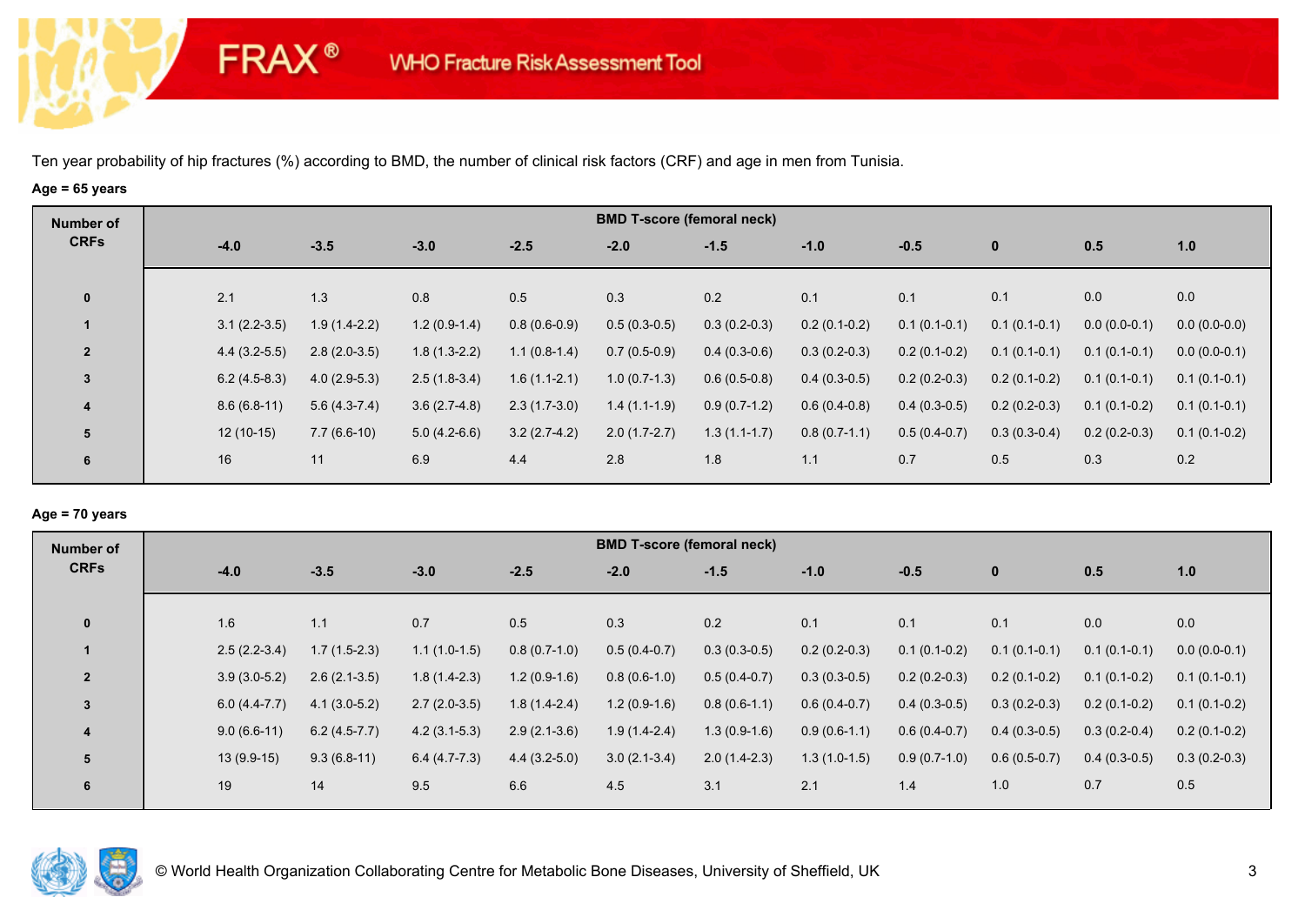**FRAX®** 

# **Age = 75 years**

| Number of               |                  |                  |                |                | <b>BMD T-score (femoral neck)</b> |                |                |                |                |                |                |
|-------------------------|------------------|------------------|----------------|----------------|-----------------------------------|----------------|----------------|----------------|----------------|----------------|----------------|
| <b>CRFs</b>             | $-4.0$           | $-3.5$           | $-3.0$         | $-2.5$         | $-2.0$                            | $-1.5$         | $-1.0$         | $-0.5$         | $\mathbf{0}$   | 0.5            | 1.0            |
| $\mathbf 0$             | 1.1              | 0.8              | 0.6            | 0.4            | 0.3                               | 0.2            | 0.1            | 0.1            | 0.1            | 0.1            | 0.0            |
| $\mathbf{1}$            | $2.1(1.5-4.8)$   | $1.5(1.0-3.4)$   | $1.1(0.7-2.4)$ | $0.8(0.5-1.7)$ | $0.5(0.4-1.2)$                    | $0.4(0.3-0.9)$ | $0.3(0.2-0.6)$ | $0.2(0.1-0.4)$ | $0.1(0.1-0.3)$ | $0.1(0.1-0.2)$ | $0.1(0.1-0.2)$ |
| $\overline{2}$          | $3.7(2.1 - 7.1)$ | $2.7(1.5-5.2)$   | $1.9(1.0-3.7)$ | $1.4(0.7-2.6)$ | $1.0(0.5-1.9)$                    | $0.7(0.4-1.3)$ | $0.5(0.3-0.9)$ | $0.4(0.2-0.7)$ | $0.3(0.1-0.5)$ | $0.2(0.1-0.4)$ | $0.1(0.1-0.3)$ |
| $\mathbf{3}$            | $6.2(2.9-10)$    | $4.5(2.1 - 7.3)$ | $3.2(1.5-5.3)$ | $2.3(1.1-3.8)$ | $1.6(0.8-2.7)$                    | $1.2(0.5-1.9)$ | $0.8(0.4-1.4)$ | $0.6(0.3-1.0)$ | $0.4(0.2-0.7)$ | $0.3(0.1-0.5)$ | $0.2(0.1-0.4)$ |
| $\overline{\mathbf{4}}$ | $9.9(4.1-14)$    | $7.2(3.0-10)$    | $5.2(2.1-7.3)$ | $3.8(1.5-5.3)$ | $2.7(1.1-3.8)$                    | $1.9(0.8-2.7)$ | $1.4(0.5-1.9)$ | $1.0(0.4-1.4)$ | $0.7(0.3-1.0)$ | $0.5(0.2-0.8)$ | $0.4(0.2-0.6)$ |
| 5                       | $15(6.2-18)$     | $11(4.5-14)$     | $8.2(3.2-10)$  | $6.0(2.3-7.4)$ | $4.3(1.6-5.3)$                    | $3.1(1.2-3.8)$ | $2.2(0.8-2.7)$ | $1.6(0.6-2.0)$ | $1.2(0.4-1.5)$ | $0.9(0.3-1.1)$ | $0.6(0.2-0.8)$ |
| 6                       | 22               | 17               | 13             | 9.3            | 6.8                               | 4.9            | 3.5            | 2.6            | 1.9            | 1.4            | 1.0            |

# **Age = 80 years**

| Number of      |                |                |                |                | <b>BMD T-score (femoral neck)</b> |                |                |                |                |                |                |
|----------------|----------------|----------------|----------------|----------------|-----------------------------------|----------------|----------------|----------------|----------------|----------------|----------------|
| <b>CRFs</b>    | $-4.0$         | $-3.5$         | $-3.0$         | $-2.5$         | $-2.0$                            | $-1.5$         | $-1.0$         | $-0.5$         | $\mathbf{0}$   | 0.5            | 1.0            |
|                |                |                |                |                |                                   |                |                |                |                |                |                |
| $\mathbf{0}$   | 0.9            | 0.6            | 0.5            | 0.4            | 0.3                               | 0.2            | 0.1            | 0.1            | 0.1            | 0.1            | 0.1            |
|                | $1.6(1.1-3.6)$ | $1.2(0.8-2.7)$ | $0.9(0.6-2.0)$ | $0.7(0.5-1.5)$ | $0.5(0.3-1.1)$                    | $0.4(0.3-0.9)$ | $0.3(0.2-0.6)$ | $0.2(0.1-0.5)$ | $0.2(0.1-0.4)$ | $0.1(0.1-0.3)$ | $0.1(0.1-0.2)$ |
| $\overline{2}$ | $2.8(1.4-5.4)$ | $2.1(1.1-4.1)$ | $1.5(0.8-3.1)$ | $1.2(0.6-2.3)$ | $0.9(0.4-1.7)$                    | $0.6(0.3-1.3)$ | $0.5(0.3-1.0)$ | $0.4(0.2-0.7)$ | $0.3(0.2-0.6)$ | $0.2(0.1-0.4)$ | $0.2(0.1-0.3)$ |
| $\overline{3}$ | $4.5(2.0-7.6)$ | $3.4(1.5-5.7)$ | $2.6(1.1-4.3)$ | $1.9(0.8-3.3)$ | $1.4(0.6-2.5)$                    | $1.1(0.5-1.8)$ | $0.8(0.4-1.4)$ | $0.6(0.3-1.1)$ | $0.5(0.2-0.8)$ | $0.4(0.2-0.6)$ | $0.3(0.1-0.5)$ |
| 4              | $7.2(2.9-10)$  | $5.5(2.1-8.0)$ | $4.1(1.6-6.1)$ | $3.1(1.2-4.6)$ | $2.3(0.9-3.5)$                    | $1.8(0.7-2.6)$ | $1.3(0.5-2.0)$ | $1.0(0.4-1.5)$ | $0.8(0.3-1.2)$ | $0.6(0.2-0.9)$ | $0.5(0.2-0.7)$ |
| 5              | $11(4.3-13)$   | $8.4(3.2-10)$  | $6.4(2.4-7.8)$ | $4.9(1.8-6.0)$ | $3.7(1.4-4.5)$                    | $2.8(1.0-3.4)$ | $2.1(0.8-2.6)$ | $1.6(0.6-2.0)$ | $1.2(0.5-1.5)$ | $1.0(0.4-1.2)$ | $0.7(0.3-0.9)$ |
| 6              | 16             | 13             | 9.8            | 7.5            | 5.7                               | 4.3            | 3.3            | 2.5            | 2.0            | 1.5            | 1.2            |
|                |                |                |                |                |                                   |                |                |                |                |                |                |